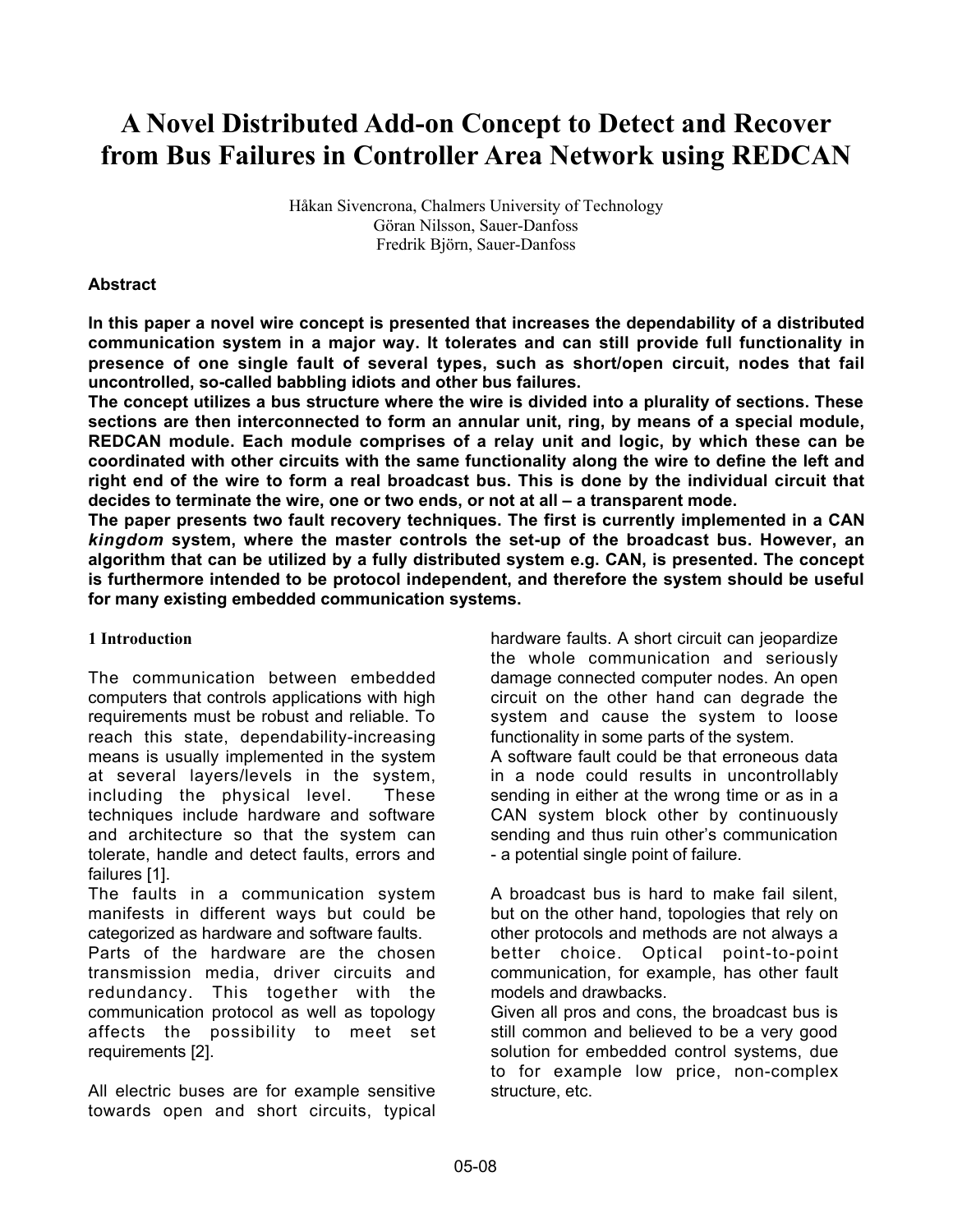Many concepts have emerged that aim to increase the reliability of the broadcast bus. Both hardware and software mechanisms have been implemented with different objectives and result.

A common strategy is the use of redundant channels, buses where the double bus makes it possible to tolerate single faults, both transient and permanent on one bus.

An extra step is the use of so-called busguardians. These only allow the guarded node to send on its own scheduled time thus protecting protects against timing faults, e.g. so-called babbling idiots [3]. This technique works well in a synchronous system. In an event triggered systems it is much harder to achieve a temporal firewall.

In the value domain many more mechanisms/features are known that can be implemented on different levels. These methods include features such as checksums and watchdogs as well as membership protocols that are used by other entities in the system to prevent the faulty node from sending incorrect data.

The problem often comes back to, if the nodes in the cluster can identify the faulty node in the system, which is not easy on a broadcast bus where the signal could be sent by anyone. It requires functions to exclude the faulty from the rest.

One strategy to do this is if the bus architecture could be re-designed run-time, with respect to signal path where the faulty node becomes disconnected.

 It is very important that all nodes agree on such decision and that all functioning nodes avoid partitioning of the system.

A solution to these problems is proposed in this article.

REDCAN is a novel protocol and hardware that enables the coupling of several bus sections into a "broadcast" bus, i.e. all connected nodes see the same signal without delay and are connected electrically.

The papers is organized as follows; section two describes the functionality and hardware that has to be implemented in the communication controller to take care of the

coupling of the sections to a broadcast bus. Section three describes the existing implementation and its functions, start up/restart in presence of faults as well as fault detection and establishing of a new signal path when fault occurs. Section four describes a distributed algorithm and the changes that must e implemented to set up the system utilizing the same REDCAN module, a fully distributed solution for a CAN system [4] and the new situation connected to such an architecture. Section six presents some thoughts concerning future research in order to improve the performance. Section number seven concludes the paper with discussion and conclusions.

#### **2 The Add-on concept**

The Add-on concept comes from the possibility to modify an existing broadcast bus system. The modification is done through dividing the bus into a feasible number of sections and then remove them from the drivers. The loose wires are then connected to a special module, the Redundant Can Module, RCM. The RCM is implemented in the node as a transparent interface between either the communication drivers or the bus or as a modified communication controller, CC, see figure 1.



**Figure 1** The REDCAN module in a CAN hierarchy.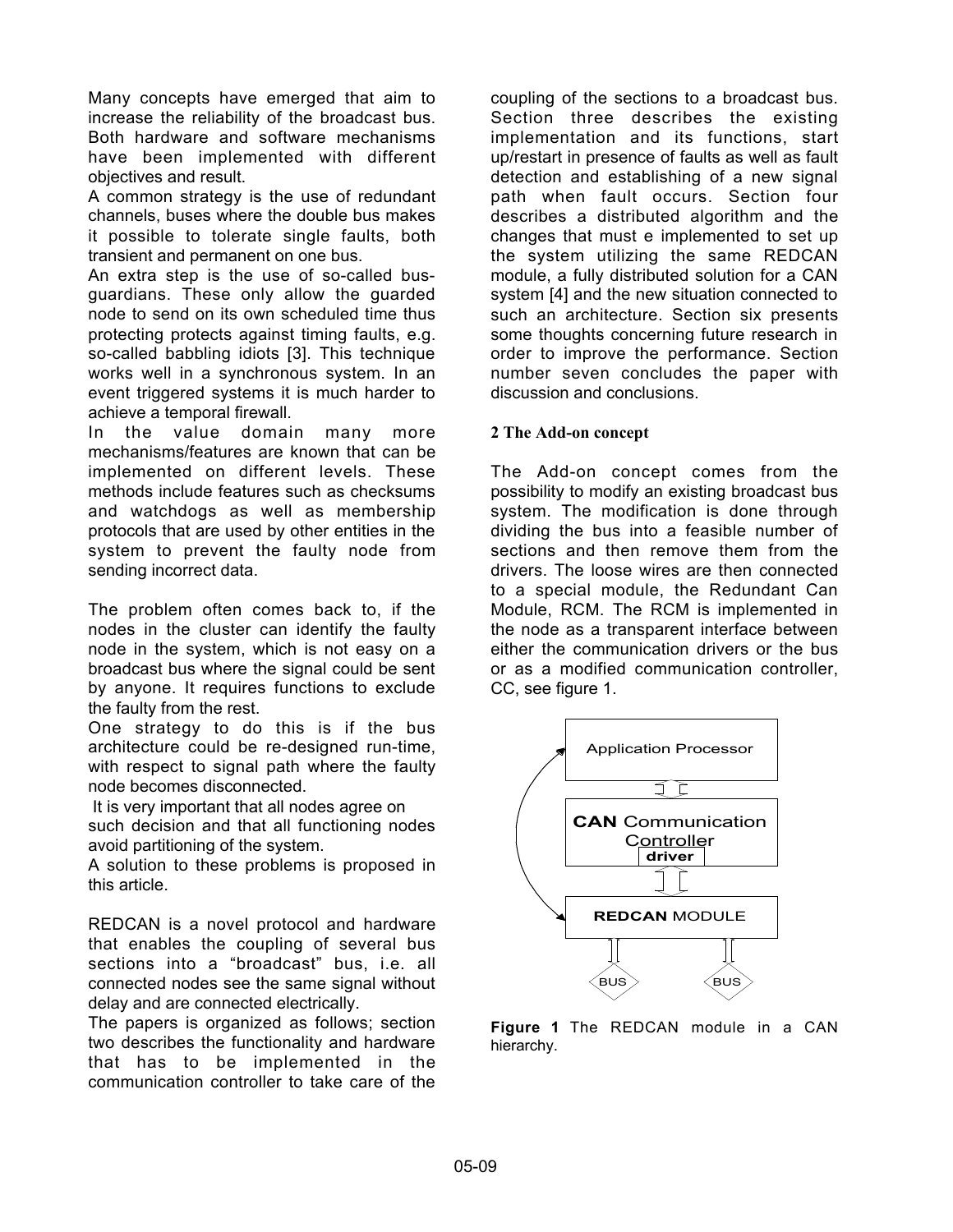

**Figure 2** The bus structure with bus sections

The sections seen in figure 2, can host more than the two end nodes, but these communication controllers are not equipped with any RCM.

The RCMs shall define the left and right end termination of the bus wire. Thus, the individual RCM must choose to terminate left/right or not at all, a transparent mode to open up a signal path that in a fault free environment starts and ends in the same node. The transparent mode is a node where the termination resistance is disabled for the moment.

The application processor controls the functionality through combining two bits in the module.

The most critical task of the system configuration sequence is to manage the RCMs, and make them set their relays correctly. Three scenarios are handled, namely: during normal start-up or start-up in presence of faults as well as after detected errors.

To be able to know what decision to make, during start up or when a fault occurs, special knowledge is required. Every host must have information about transmit- and receive-times for the throughput of messages acknowledgement times of sent messages in the system. This is required to be able to activate the RCM mechanism correctly.

The status of the bus in run time must be checked by either heartbeat messages or by usage of information extracted from normal message frames.

The features of the system allow that faults can be detected in several ways. It can detect that a message that was expected never arrived, timing, omission and crash faults. As well as nodes that send incorrect data.

## **3 Centralized implementation**

CANkingdom [5] is a special high-level protocol utilizing the CAN protocol. It has one master, the King, and the slaves that are called cities, controlled by the King, see figure 3. This hierarchy suits the centralized implementation very well. But some extra information is needed. The system needs the knowledge of the total number of RCMs to be able to decide about consistency in the system, e.g. no partitioning.



**Figure 3** A CANkingdom architecture

The existing implementation utilizes a heartbeat protocol for detection. One node is appointed the master and this node transmits heartbeat messages with the interval T1. All the other nodes must respond to this within time T1. If the master does not work, another node will take care of the responsibility of being the master.

The master is designed so that if a node fails to respond one request, the master will decide this node faulty, e.g. if the node does not respond within 2\*T1. When the master has detected the fault it ceases to send its heartbeats messages.

The slave nodes tolerate missing of one heart-beat message, that is, the slave node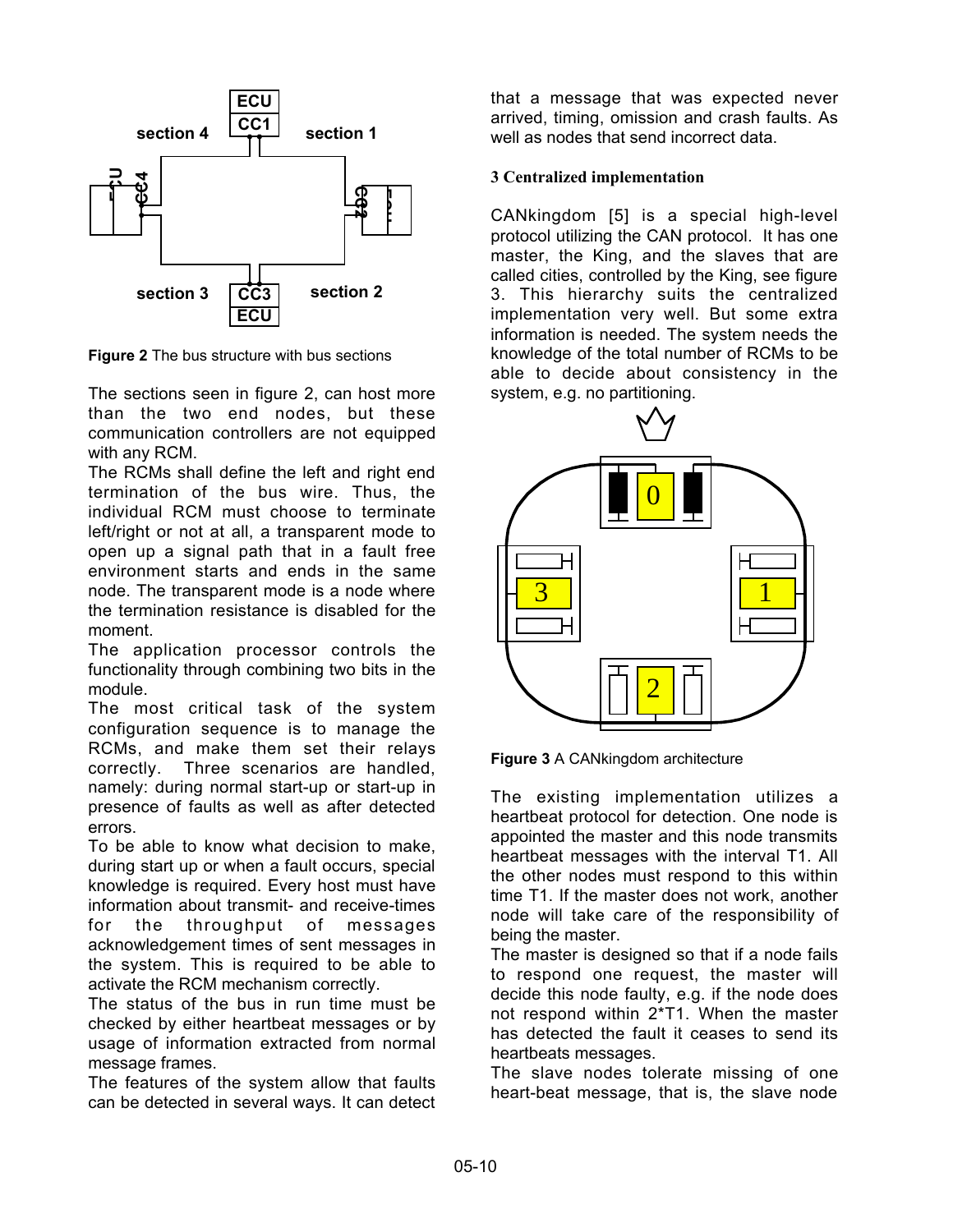will only act if it hasn't received any heartbeat during the time 2\*T1.

The longest time for a system like this from fault occurrence to that the last node has detected the fault is, in the case of the master notifies some but not all nodes. 2\*T1 after the fault arise the master cease to transmit the heartbeats. Another 2\*T1 the nodes that did answer the last heartbeat will realize the occurrence of a fault. The longest time for fault detection is thus 4\*T1.

In current implementation this time, T1 is 30 ms.

The fault detection mechanism can be activated by several reasons, for example at booting the system, in presence of a fault or to check if the fault was transient or permanent.

There are currently two algorithms for start up, fault detection and fault recovery for different high-level protocol. One method utilizes on randomly testing right/left while the implemented method utilizes the master (CANkingdom) in the system to make a sequential scan of each node, first right and then left. This method requires that all nodes are starting up approximately simultaneously.

When the sequence starts all nodes, except the master, connect left, see figure 4.



**Figure 4.** Connected left, disconnected right

These slave nodes then wait for a master message. When this is received a flag is set in the slave node that left connection is functioning.

The node then enters the transparent mode; see figure 5, and then waits for the master.

The slave node then also receives a message from the master, stating that the right connection was okay.



**gure 5.** Circuit in transparent mode, default mode

After a time T2, the slave node will take a decision following table 1.

| Left OK | Right OK | Decision                |
|---------|----------|-------------------------|
| True    | True     | Stay in transparent m   |
| True    | False    | Connect left, fault det |
| False   | False    | Connect right, await r  |

**Table 1** Decision table for slave node

If the node was allowed to turn right the fault detection is ready whenever the master contacts the node.

The master starts up the fault detection sequence by connecting right. It polls the first node to the right. This knowledge is defined in the system design. If this turns out okay the slave node will set transparent mode and the master may connect to next node. If this is also going well the master will tell the first node that the nodes right neighbor is okay as well. This continues until a node does not respond. If the node can connect to the last node the master will test left connection. If that is true the fault detection is ready and the master hold both terminations.

If the master cannot connect with all nodes within T2 the master will turn left and make the sequential testing in the same way as before, just opposite direction.

If not all nodes have been reached within another T2 from the time the master connected left and the nodes that did not respond are assumed disconnected.

T2 must be chosen so that the master can reach all nodes during this time. Parameters that affect this are for example the baud rate and the total number of nodes. It is important to realize that all nodes do not start their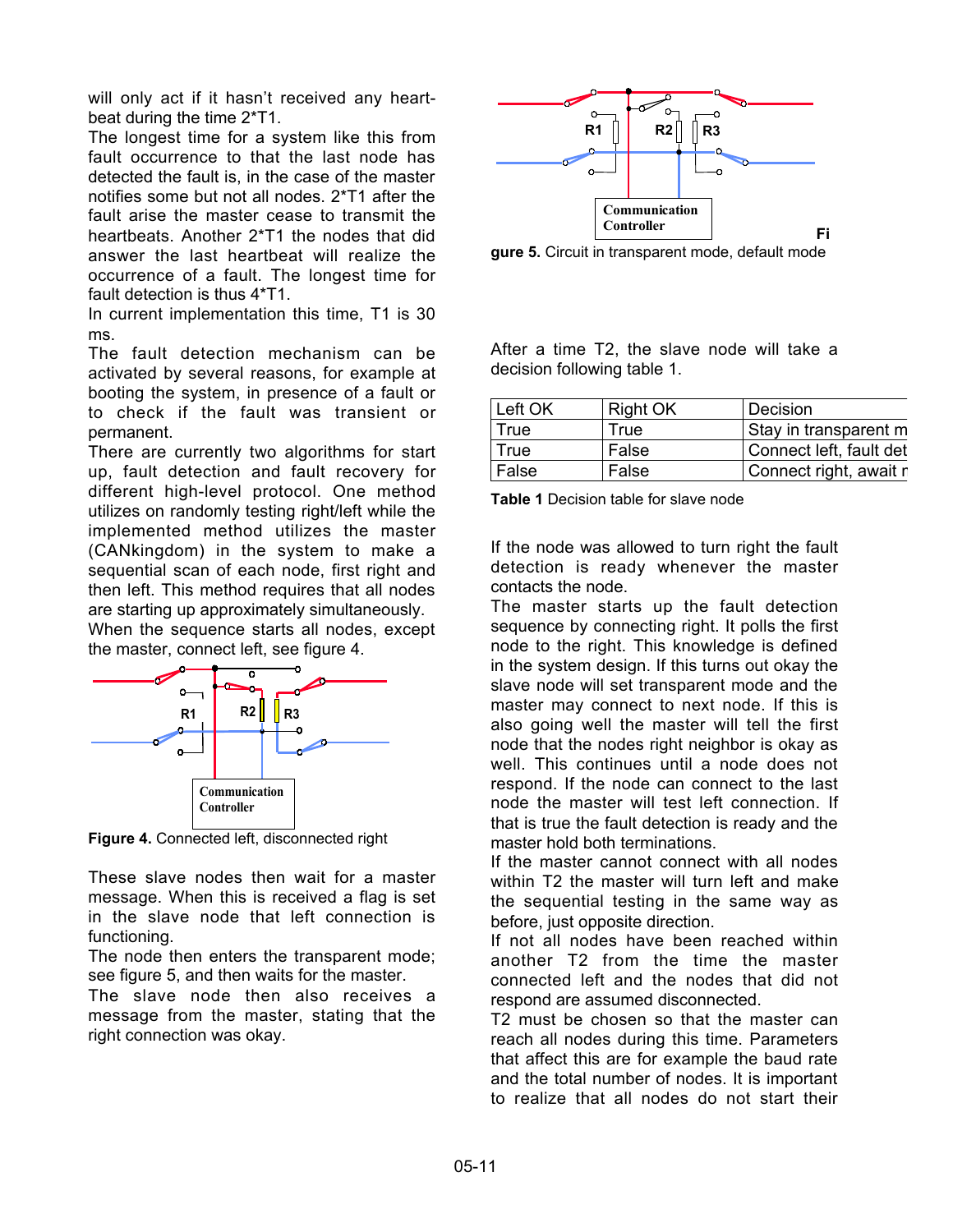clocks at the same time. This depends on the detection of fault at different times.

In the existing implementation, a CAN system, T2 is chosen to be 500 ms, the number of nodes have varied between 3 and 10. No tests have been done so far to optimize T1 and T2. The time for recovery is estimated to be at maximum 1 s.

# **4 Distributed algorithm**

The centralized CAN kingdom algorithm is very specific and suited for that protocol and thus not optimized for other protocols. A fully distributed system is believed to have higher performance and can be more resilient towards faults in the system.

A node can enter four Modes;  $Scan = The$ node randomly tests to left and right to see if it can connect to a neighbor, Connect = The node has contact to one neighbor and tries to connect to the other, ConnectScan = The node have contact with both neighbors but is not yet allowed to go into transparent mode and finally Transparent = The node have contact with both neighbors and is connected transparent.

The scan mode is a random function that will either try to transmit set-up messages left or right with information such as identity and other information that it necessary to establish a system. If no connection is established it will wait for a random time. This time is multiplied with the time it takes for one frame to be received/transmitted. The time varies for example between 4 and 8 frame times, and then the direction (mode) is changed. During this time the node listens through the whole time but one frame time when it transmits its data. The node has furthermore a unique node number that can be the same as used by the host.

A message to a Neighbor node includes four parameters,  $O = Own$  node number,  $N =$ Neighbor node number (only if known),  $S =$  if Own Scan Mode is on,  $T =$  if allow neighbor to enter transparent mode/Neighbor allows us to enter transparent mode. There is furthermore another message type that asks for a specific node,  $D$ ? = Asks if nearest neighbor on the not connected side is present, O? = How this message is

understood at the receiver. A node, which is in transparent mode, can respond to an N? message with O! = Node number O is present

Upon start up of the nodes the random scan is activated, see figure 7.



**Figure 6** All nodes in scan mode, A to E

When any node (A) hears a message it is allowed to answer it answers, and depending on the current mode it acts accordingly. When the connection has been acknowledged both nodes (A and B) will act either by entering the scan mode again or enter a transparent mode. This depends if they have established a connection in opposite direction before (E, C). The node that transmits first (B) and also has a known connector to the opposite direction may enter the transparent mode, if the node is not the same, as it already knew. The node (B) must therefore first send one message in the opposite direction and ask for the node it negotiated with (B) to protect against a nonterminated system.

When the node (A) has entered scan mode again it tries to connect to another node (C) in the old direction (over B). If no response the node can time-out and consider the system in a degraded mode. Or the system is established, see figure 8. For pseudo code, see table 2.



**Figure 7** Request send to see if transparent mode is allowed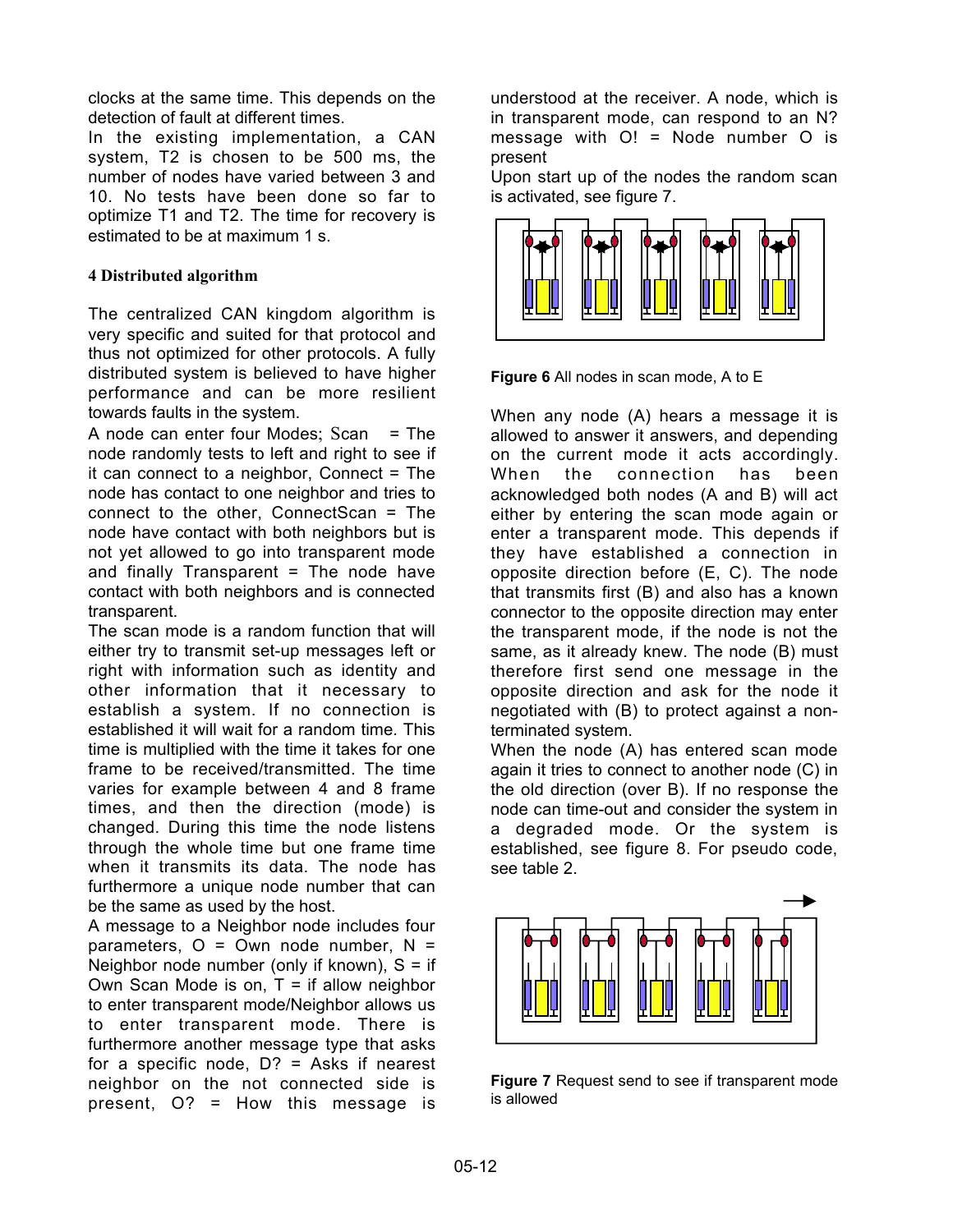In Scan mode, Connect mode and ConnectScan mode the node have a Direction, (Dir), Left = The node is connected to the left or Right = The node is connected to the right.

In Scan Mode the node can have two states, NoResponseYet = Waiting for message from neighbor and WaitForSecondResponse = Waiting for message from neighbor.

In Connect Mode the node can have two states, NoResponseYet = Waiting for message from neighbor and WaitForSecondResponse = Waiting for message from neighbor.

In ConnectScanMode the node can have two states, NoResponseYet = Waiting for message from neighbor and WaitForSecondResponse = Waiting for message from neighbor.

| Ready := False;<br>:= False;<br>OK.<br>Mode := Scan;<br>ScanState := NoResponseYet;<br>ConnectState := NoResponseYet;<br>ConnectScanState := NoResponseYet;<br>:= Random(Left, Right);<br>Dir<br>while not Ready do<br>begin<br>case Mode of<br>Scan:<br>begin<br>case ScanState of<br>NoResponseYet:<br>begin<br>if not Rx then<br>begin<br>// If Time out change direction<br>if RandomTimeOut then<br>ShiftDirection(Dir);<br>Tx( O S ); // Own Addr and Scan mode<br>end<br>else // Message from neighbor<br>begin<br>case Rx of<br>N: begin // Neighbor addr<br>Tx( ONST);<br>ScanState := WaitForSecondResponse; |
|------------------------------------------------------------------------------------------------------------------------------------------------------------------------------------------------------------------------------------------------------------------------------------------------------------------------------------------------------------------------------------------------------------------------------------------------------------------------------------------------------------------------------------------------------------------------------------------------------------------------|
|                                                                                                                                                                                                                                                                                                                                                                                                                                                                                                                                                                                                                        |
|                                                                                                                                                                                                                                                                                                                                                                                                                                                                                                                                                                                                                        |
|                                                                                                                                                                                                                                                                                                                                                                                                                                                                                                                                                                                                                        |
|                                                                                                                                                                                                                                                                                                                                                                                                                                                                                                                                                                                                                        |
|                                                                                                                                                                                                                                                                                                                                                                                                                                                                                                                                                                                                                        |
|                                                                                                                                                                                                                                                                                                                                                                                                                                                                                                                                                                                                                        |
|                                                                                                                                                                                                                                                                                                                                                                                                                                                                                                                                                                                                                        |
|                                                                                                                                                                                                                                                                                                                                                                                                                                                                                                                                                                                                                        |
|                                                                                                                                                                                                                                                                                                                                                                                                                                                                                                                                                                                                                        |
|                                                                                                                                                                                                                                                                                                                                                                                                                                                                                                                                                                                                                        |
|                                                                                                                                                                                                                                                                                                                                                                                                                                                                                                                                                                                                                        |
|                                                                                                                                                                                                                                                                                                                                                                                                                                                                                                                                                                                                                        |
|                                                                                                                                                                                                                                                                                                                                                                                                                                                                                                                                                                                                                        |
|                                                                                                                                                                                                                                                                                                                                                                                                                                                                                                                                                                                                                        |
|                                                                                                                                                                                                                                                                                                                                                                                                                                                                                                                                                                                                                        |
|                                                                                                                                                                                                                                                                                                                                                                                                                                                                                                                                                                                                                        |
|                                                                                                                                                                                                                                                                                                                                                                                                                                                                                                                                                                                                                        |
|                                                                                                                                                                                                                                                                                                                                                                                                                                                                                                                                                                                                                        |
|                                                                                                                                                                                                                                                                                                                                                                                                                                                                                                                                                                                                                        |
|                                                                                                                                                                                                                                                                                                                                                                                                                                                                                                                                                                                                                        |
|                                                                                                                                                                                                                                                                                                                                                                                                                                                                                                                                                                                                                        |
|                                                                                                                                                                                                                                                                                                                                                                                                                                                                                                                                                                                                                        |
|                                                                                                                                                                                                                                                                                                                                                                                                                                                                                                                                                                                                                        |
|                                                                                                                                                                                                                                                                                                                                                                                                                                                                                                                                                                                                                        |
|                                                                                                                                                                                                                                                                                                                                                                                                                                                                                                                                                                                                                        |
|                                                                                                                                                                                                                                                                                                                                                                                                                                                                                                                                                                                                                        |
|                                                                                                                                                                                                                                                                                                                                                                                                                                                                                                                                                                                                                        |
|                                                                                                                                                                                                                                                                                                                                                                                                                                                                                                                                                                                                                        |
| end;                                                                                                                                                                                                                                                                                                                                                                                                                                                                                                                                                                                                                   |
| NO: begin // Neighbor and Own addr                                                                                                                                                                                                                                                                                                                                                                                                                                                                                                                                                                                     |
| $Tx($ O N S T );                                                                                                                                                                                                                                                                                                                                                                                                                                                                                                                                                                                                       |
| Mode := Connect;                                                                                                                                                                                                                                                                                                                                                                                                                                                                                                                                                                                                       |
| ShiftDirection(Dir);                                                                                                                                                                                                                                                                                                                                                                                                                                                                                                                                                                                                   |
| end;                                                                                                                                                                                                                                                                                                                                                                                                                                                                                                                                                                                                                   |
| NS: begin // Neighbor addr and Scan mode                                                                                                                                                                                                                                                                                                                                                                                                                                                                                                                                                                               |
| Tx(ONS)                                                                                                                                                                                                                                                                                                                                                                                                                                                                                                                                                                                                                |
| ScanState := WaitForSecondResponse;                                                                                                                                                                                                                                                                                                                                                                                                                                                                                                                                                                                    |
| end:                                                                                                                                                                                                                                                                                                                                                                                                                                                                                                                                                                                                                   |
| NOS: begin // Neighbor and Own addr and Scan mode                                                                                                                                                                                                                                                                                                                                                                                                                                                                                                                                                                      |
| $Tx($ O N S $);$                                                                                                                                                                                                                                                                                                                                                                                                                                                                                                                                                                                                       |
| Mode := Connect;                                                                                                                                                                                                                                                                                                                                                                                                                                                                                                                                                                                                       |
| ShiftDirection(Dir);                                                                                                                                                                                                                                                                                                                                                                                                                                                                                                                                                                                                   |
| end;                                                                                                                                                                                                                                                                                                                                                                                                                                                                                                                                                                                                                   |
| end; // case Rx                                                                                                                                                                                                                                                                                                                                                                                                                                                                                                                                                                                                        |
|                                                                                                                                                                                                                                                                                                                                                                                                                                                                                                                                                                                                                        |
| end;<br>end; // ScanState NoResponseYet;                                                                                                                                                                                                                                                                                                                                                                                                                                                                                                                                                                               |
| WaitForSecondResponse:                                                                                                                                                                                                                                                                                                                                                                                                                                                                                                                                                                                                 |
| beain                                                                                                                                                                                                                                                                                                                                                                                                                                                                                                                                                                                                                  |

 case Rx of NO : begin // Neighbor and Own addr Mode := Connect; ShiftDirection(Dir); end; end; // case Rx end; // ScanState WaitForSecondResponse end; // case ScanState end; // State Scan Connect: begin case ConnectState of NoResponseYet : begin if not Rx then Tx( O ); // Own Addr else begin case Rx of N : begin // Neighbor addr  $Tx( ON T);$  ConnectState := WaitForSecondResponse; end; NS : begin // Neighbor addr and Scan mode  $Tx($  O N  $);$  ConnectState := WaitForSecondResponse; end; NO : begin // Neighbor and Own addr Mode := ConnectScan; end;<br>NOT. // Neighbor and Own Addr and Transparent OK NOST:begin // Neighbor and Own Addr and Scan mode and Transparent OK Tx( O N ); Mode = Transparent; SetTransparentNode(); end; end; // case Rx end; // if Rx end; // ConnectState NoResponseYet WaitForSecondResponse : begin case Rx of NO : begin // Neighbor and Own addr Mode := ConnectScan; end; NOST:begin // Neighbor and Own Addr and Scan mode and Transparent OK Mode = Transparent; SetTransparentNode(); end; end; // case Rx end; // ConnectState WaitForSecondResponse end; // case ConnectState end; // Mode Connect ConnectScan : begin case ConnectScanState of NoResponseYet : begin if not Rx then begin // If Time out change direction if RandomTimeOut then ShiftDirection(Dir); // Ask for the nearest node on the other (not Dir) side Tx( D?) // And ask for nearest not transparent neighbor Tx( O ); end else // Message from neighbor begin case Rx of N :begin // Neighbor addr  $Tx( ON T);$  ConnectScanState := WaitForSecondResponse; end; NOT :begin // Neighbor and Own addr and Transparent OK Tx( O N ) ; Mode = Transparent;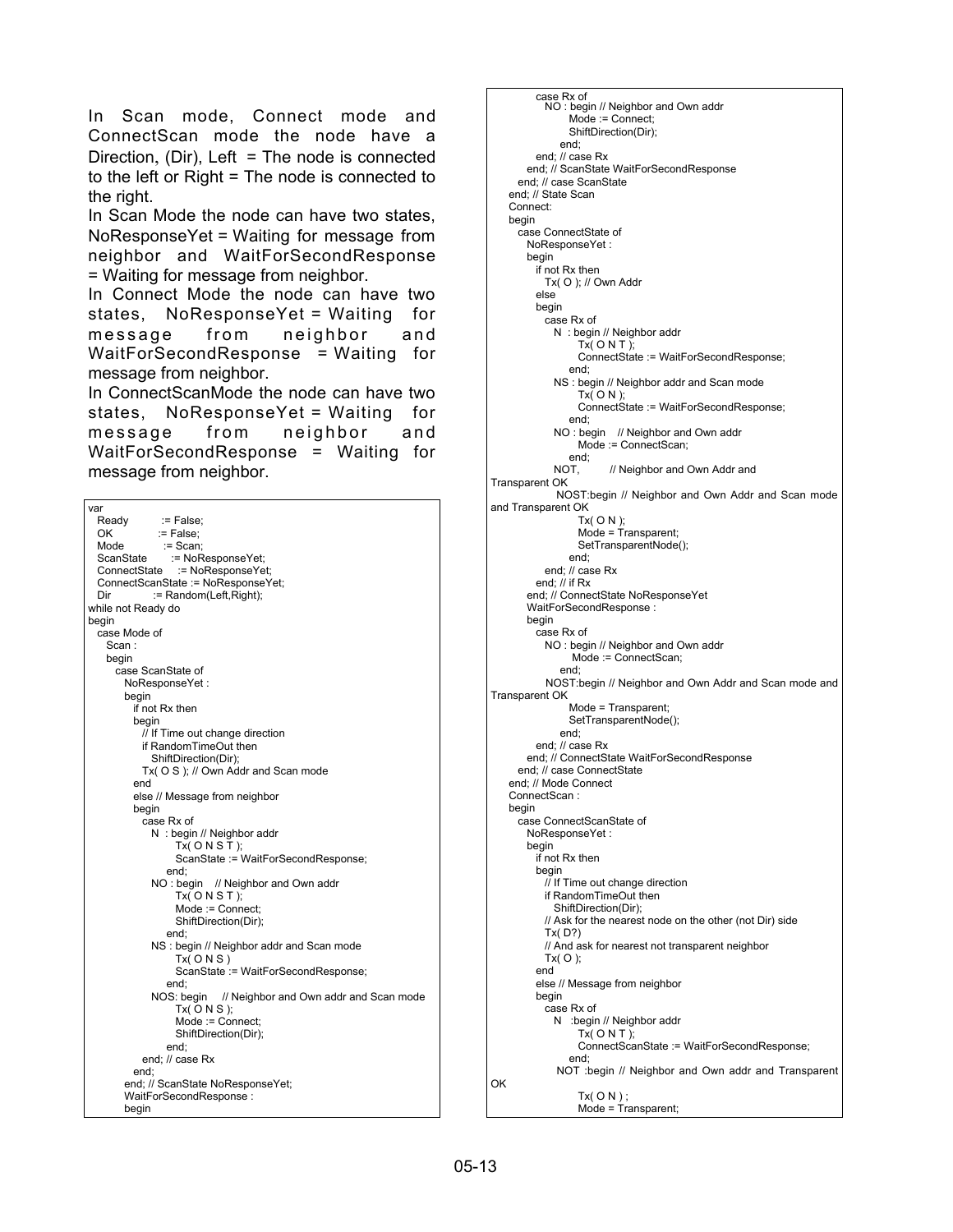

**Table 2** The algorithm in pseudo code

It is furthermore possible to improve the algorithm by letting the node that first notify an established system transmit OK.

# **5 Possible implementations**

One possible implementation of a distributed REDCAN system is to modify the CAN controller. The controller could then be totally transparent from the host point of view. It would consist of logic that allows the scanning of messages on the bus and act due this information. It would manage the two relays to establish the broadcast bus, see figure 8.



**Figure 8** An implementation with a specifically designed Communication Controller, CC

The Controller could act on three different cases. The first is to have own identifiers for the REDCAN communication, i.e. messages that are only sent when there is a need and with low priority. This could be solved through some dynamic scheduling [6]. Second is to piggyback normal messages sent from the host and finally produce non-formatted messages that would be used by the REDCAN functionality but discarded by the application.

#### **6 Future work**

Fast fault recovery is an important property of a communication system. The centralized algorithm has not been designed with this in mind and couldn't provide short recovery times, thus the introduction of a distributed concept.

One of the first tasks will be to validate the algorithm, with for example formal methods.

When the algorithm has been implemented in a CAN system, it is the scoop of the authors to test and verify the behavior and optimize the start-up algorithms that have been proposed. The function could hopefully be implemented in a block transparent from the